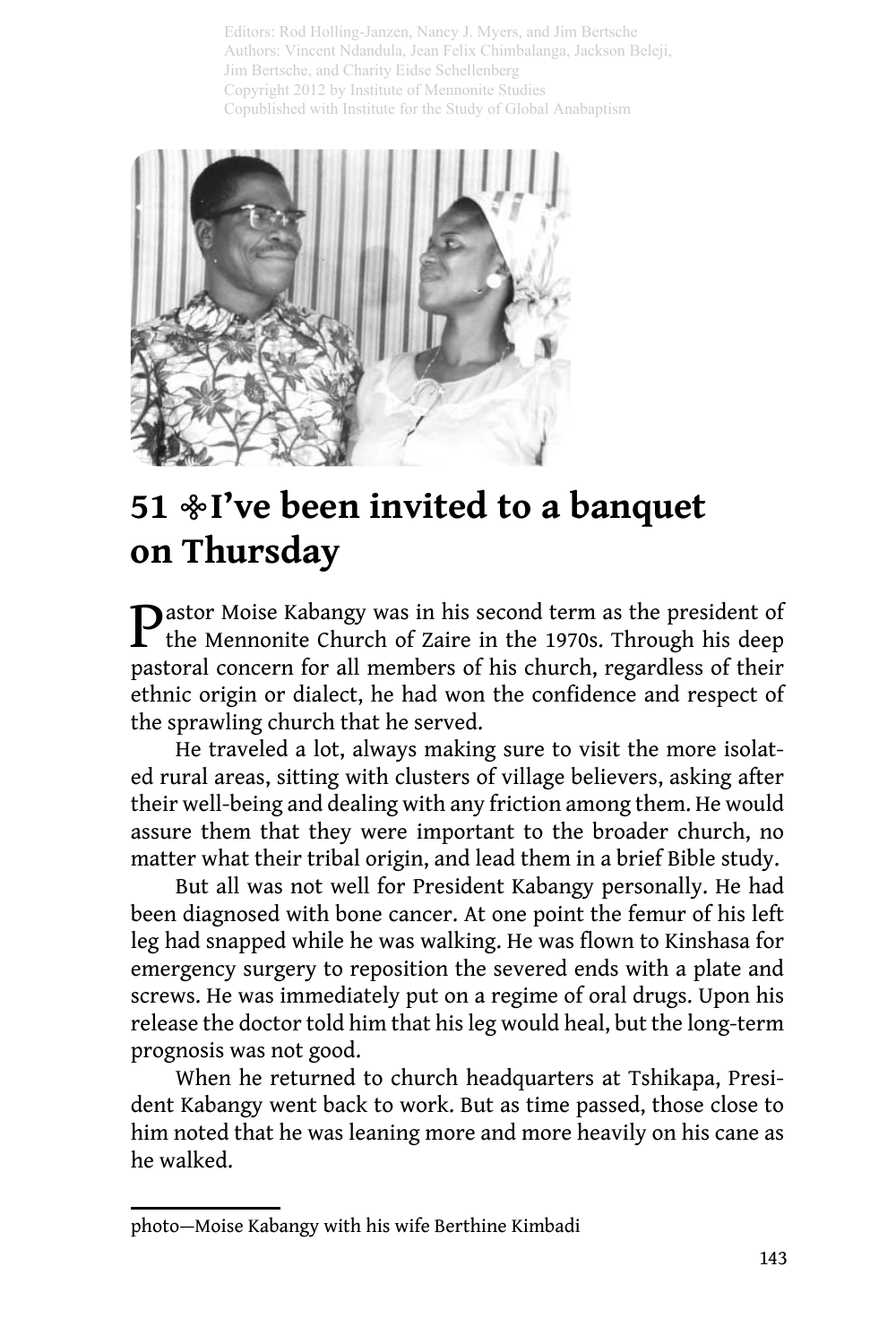**144 \* The Jesus Tribe**<br> **144 \* The Jesus Tribe**d with Institute for the Study of Global 4 Editors: Rod Holling-Janzen, Nancy J. Myers, and Jim Bertsche Authors: Vincent Ndandula, Jean Felix Chimbalanga, Jackson Beleji, Jim Bertsche, and Charity Eidse Schellenberg **Copublished** with Institute for the Study of Global Anabaptism

Another issue troubled Pastor Kabangy even more than his bone cancer. He was estranged from a fellow Mennonite leader, Pastor Boniface Muhaku. After early demonstrating leadership skills, Muhaku was sent to the Kalonda Bible Institute and then named lead pastor at Nyanga station. His ideas about local and national church policies and program began to diverge from those of President Kabangy. After several rounds of acrimonious letters, Pastor Muhaku announced that he was going to leave the Mennonite Church of Zaire and lead a splinter Mennonite group.

With passing time, however, Pastor Muhaku's following drifted away. Furthermore, his health had deteriorated too. He had persistent fevers and was diagnosed with advanced tuberculosis. With many hours for reflection, he one day wrote a letter to President Kabangy tracing the events that had driven them apart. He expressed his regret and sorrow, accepted responsibility for what he had done, and sought forgiveness.

Pastor Kabangy immediately responded, expressing his joy and assuring Pastor Muhaku of his forgiveness. He concluded his letter by saying that their alienation had weighed on him across the years and telling Pastor Muhaku how grateful he was that they could face their respective diseases with peace of mind and heart.

The condition of the two men deteriorated with grim speed. In mid-February of 1979 Pastor Kabangy noted a small mass growing on his ribcage. A week later he was transported to the AIMM hospital across the Kasai River at Kalonda. Meanwhile, Pastor Muhaku had also been admitted to a hospital in his area. By Wednesday, February 28, both men lay at death's door.

At Kalonda Pastor Kabangy was drifting in and out of consciousness. One of the last times he rallied, he summoned his family and co-workers to his bed and said, "I have some final words for you, and I want you to listen carefully. I am not afraid of death, because I know that Jesus is my Savior. I do not hold anyone accountable for my illness and death, and I forbid that any of you do so. I accept my death as the will of God for me. When I leave you, I want all of you to remain at peace with each other and to do all you can to strengthen and carry on the work of our church."

On Wednesday, February 28, just before daybreak, Pastor Kabangy breathed his last.